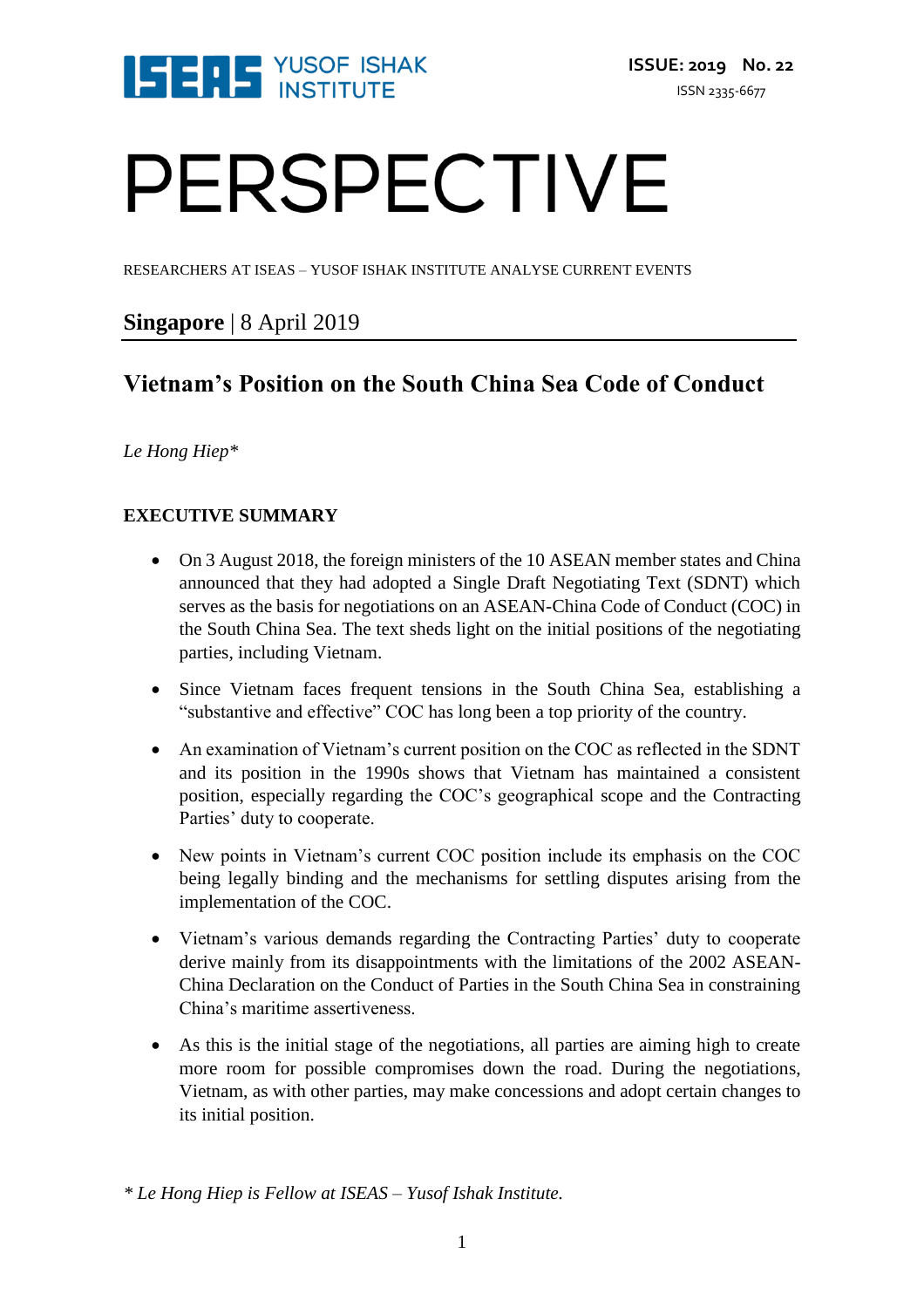

## **INTRODUCTION**

ASEAN member states and China are currently negotiating a Code of Conduct (COC) in the South China Sea to replace the largely political 2002 ASEAN-China Declaration on the Conduct of Parties in the South China Sea (DOC). On 3 August 2018, remarkable progress was made when the foreign ministers of the 10 ASEAN member states and China announced that they had adopted a Single Draft Negotiating Text (SDNT) to serve as the basis for negotiations on the COC. The text sheds light on the initial positions of negotiating parties, including Vietnam. How ASEAN members and China work around their positions presented in the SDNT in the coming years will decidedly shape the outcome of the negotiations.

This essay analyses Vietnam's position on the COC by examining its inputs in the current SDNT and comparing them to Hanoi's previous position as reflected in the 1999 ASEAN COC for which Vietnam and the Philippines were two main drafters. Towards this end, the essay analyses Vietnam's position on four areas central to the COC, namely geographical scope, legal status, dispute settlement, and duty to cooperate. The overall purpose of the essay is to present a Vietnamese perspective of what constitutes a "substantive and effective" COC.

#### **VIETNAM'S PARTICIPATION IN THE COC PROCESS**

As a claimant state in the South China Sea who faces frequent tensions due to clashes with other claimant states, especially China, Vietnam has long been endorsing the adoption of a COC in the South China Sea which could help better manage the disputes. In the 1990s, Vietnam sought to establish the principles of such a COC through both bilateral and multilateral means. Bilaterally, Vietnam and the Philippines adopted a Joint Statement on the Fourth Annual Bilateral Consultation on 7 November 1995, which provided for nine basic principles for a COC in the contested areas in the South China Sea. Multilaterally, in March 1999, ASEAN assigned to the Philippines and Vietnam the task of drafting an ASEAN COC, based on which ASEAN would work with China to adopt an ASEAN-China COC. In November 1999, the two countries submitted the draft COC to ASEAN's 3rd Informal Summit in Manila. The Chairman's press statement during the summit noted that:

On the South China Sea, the HOS/G [heads of state/government] reaffirmed the need for a regional Code of Conduct in the South China Sea. They noted the report of the Ministers that ASEAN now has a draft regional code of conduct, and further consultations will be made on the draft with a view to advancing the process on the adoption of the Code.<sup>1</sup>

The ASEAN COC was sent to China and in March 2000, the first ASEAN-China Consultation on the COC was held in Hua Hin, Thailand. However, differences remained between the two sides and there was little progress towards a COC. Eventually, ASEAN member states agreed to water down their position and decided to sign the ASEAN-China DOC on 4 November 2002 during the Eighth ASEAN Summit in Phnom Penh, Cambodia. The DOC did not fully meet the expectations of some ASEAN members, including Vietnam, because it did not specify the applicable geographical scope and did not ban the construction of new structures on submerged features,<sup>2</sup> two key provisions that Vietnam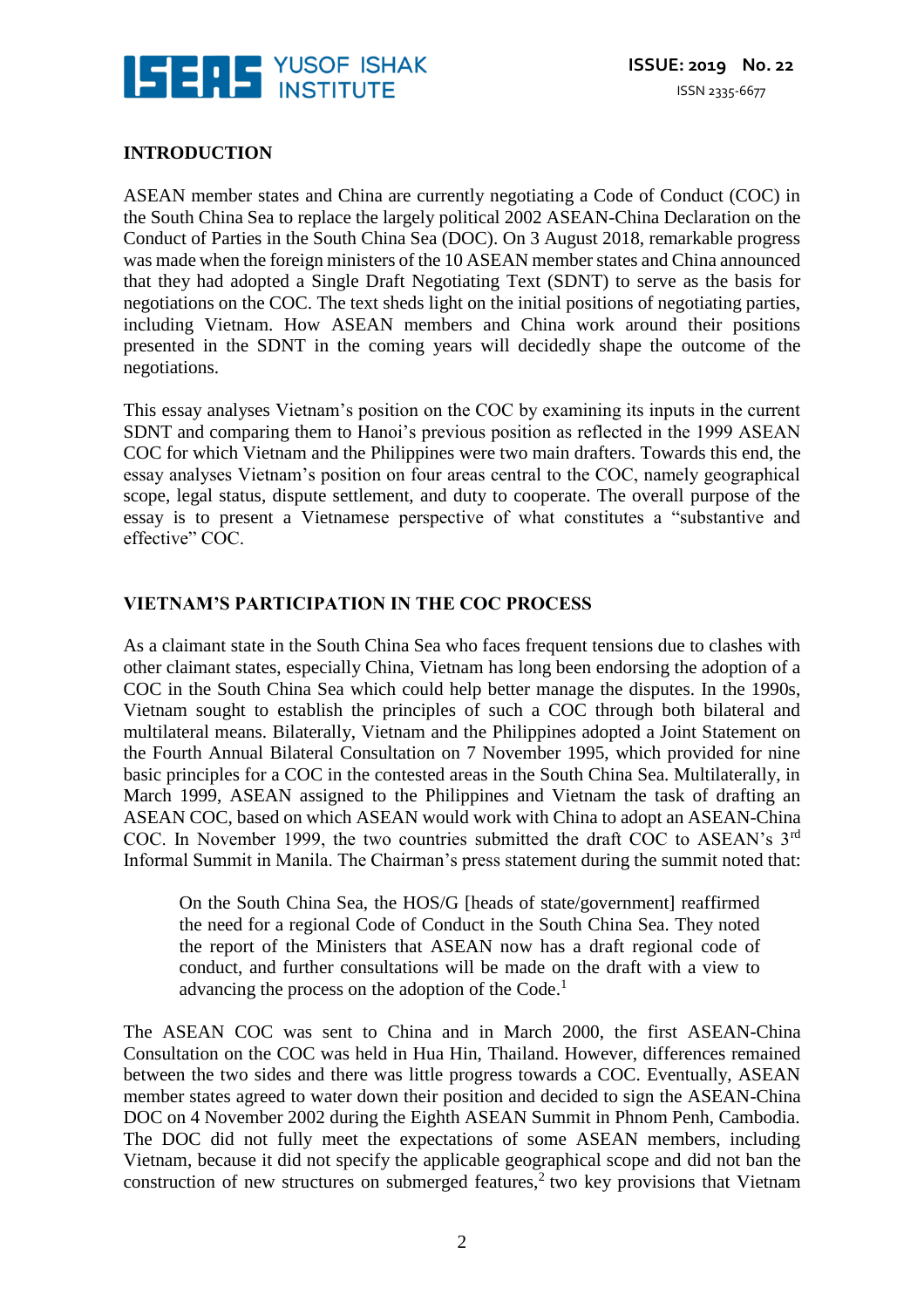

sought to include in the prospective COC. Nevertheless, the DOC remained a meaningful achievement in the management of the South China Sea disputes. Philippine Secretary of Foreign Affairs Blas F. Ople, for example, called the Declaration "a major leap for peace," while Chinese Vice Foreign Minister Wang Yi said that it would allow peace to reign and help claimant countries focus on economic development.<sup>3</sup> Vietnam also treats the DOC as an essential tool to protect its interests in the South China Sea. A survey of statements by the spokesperson of the Vietnamese Ministry of Foreign Affairs (MOFA) shows that the DOC is frequently cited as a basis for Vietnam's diplomatic protests against Chinese assertive actions in the South China Sea.<sup>4</sup>

However, over the years, the DOC has also shown its limitations, especially because of its non-binding nature and the consequent low level of enforcement. Since 2002, various incidents have happened in the South China Sea that put the effectiveness of the DOC into question. The most notable include the 2012 Scarborough Shoal stand-off between China and the Philippines; the 2014 oil rig crisis between China and Vietnam; and China's construction and militarization of seven artificial islands in the Spratlys. Other lower-profile yet no less worrisome incidents involved China's repeated harassments of Vietnam's oil and gas operations in its Exclusive Economic Zone (EEZ), or China's various violent attacks against Vietnamese fishermen, especially in the waters around the disputed Paracels. As such, establishing a "substantive and effective" COC has been a target for Vietnam as well as regional states.

At the 15th ASEAN-China Summit in Phnom Penh in 2012, leaders of ASEAN and China adopted a joint statement on the  $10<sup>th</sup>$  anniversary of the DOC. In the statement, while praising the merits of the DOC in promoting peace, stability and mutual trust in the South China Sea, they also repeated the need to work towards a COC.<sup>5</sup>

In September 2013, ASEAN and China formally commenced consultations on a COC.<sup>6</sup> However, little progress was made in the subsequent years against the backdrop of rising tensions in the South China Sea due to various issues, such as the Philippines' arbitration case against China, the 2014 oil rig crisis between Vietnam and China, and China's construction of artificial islands in the Spratlys. It was not until after the historic ruling issued by the Arbitral Tribunal at The Hague in July 2016 that China began to consider fasttracking COC consultations.<sup>7</sup> In February 2017, the 19<sup>th</sup> ASEAN-China Joint Working Group on the Implementation of the DOC (JWG-DOC) reached an agreement on the basic outline of the draft framework for the COC. The draft was refined in subsequent bilateral meetings before being officially adopted by the foreign ministers of China and ASEAN on 6 August 2017, in Manila.<sup>8</sup> One year later, on 3 August 2018, the two sides adopted the SDNT, which essentially transitioned the COC process from the "consultation" phase to the "negotiation" phase.

#### **VIETNAM'S COC POSITION: NOW AND THEN**

As a major claimant state in the South China Sea, Vietnam has a significant stake in the outcome of the COC process. It has therefore repeatedly supported efforts by ASEAN and China to reach a COC. However, Vietnam seeks a COC that really works, not another political document that lacks teeth. Commenting on Chinese Premier Li Keqiang's proposal in November 2018 that ASEAN and China should aim to reach a COC within three years,<sup>9</sup>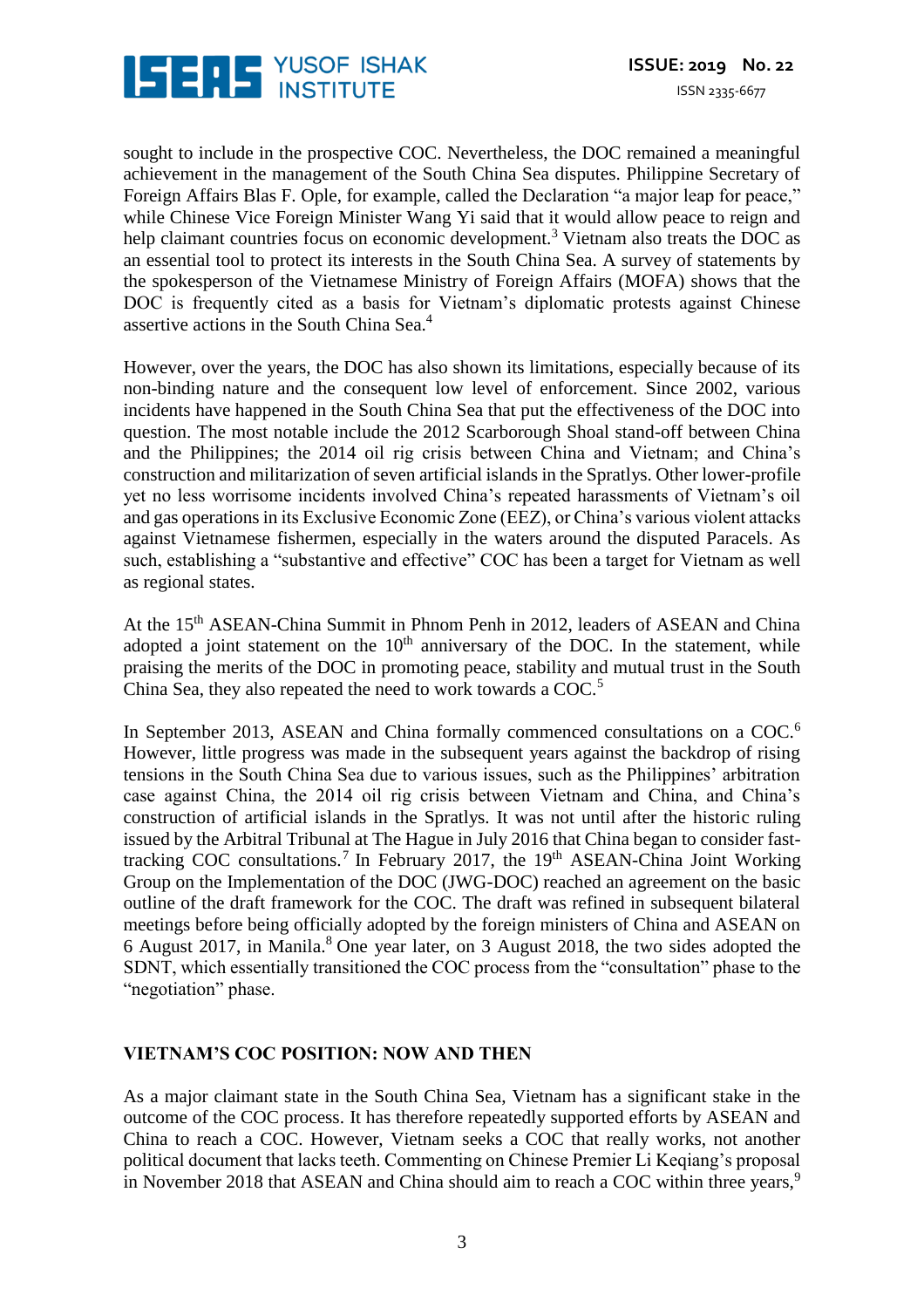

Vietnamese MOFA Deputy Spokesperson Nguyen Phuong Tra stated that "it is of utmost importance to reach a COC that is substantive and effective, in accordance with international law, especially the 1982 United Nations Convention on the Law of the Sea, thereby effectively contributing to peace, stability and security in the South China Sea as well as the broader region". <sup>10</sup> In other words, Vietnam's main concern is the substance of the prospective COC.

From a Vietnamese perspective, what constitutes a "substantive and effective" COC? A close look at Vietnam's participation in the process shows that Vietnam has maintained a rather consistent position on the key issues of the COC. The following table compares Vietnam's current position on the COC as reflected in the SDNT and its position in the 1990s as reflected in the drafting process of the ASEAN COC.

| <b>Issue</b>                 | <b>On ASEAN COC</b>               | On current COC negotiation                                                                                                                                                                                                                                                                                                                                                                                                                                                                                                                                                                                                                                                                                                            |
|------------------------------|-----------------------------------|---------------------------------------------------------------------------------------------------------------------------------------------------------------------------------------------------------------------------------------------------------------------------------------------------------------------------------------------------------------------------------------------------------------------------------------------------------------------------------------------------------------------------------------------------------------------------------------------------------------------------------------------------------------------------------------------------------------------------------------|
| Geographical                 | - Applicable to both the Paracels | - Applicable to all disputed                                                                                                                                                                                                                                                                                                                                                                                                                                                                                                                                                                                                                                                                                                          |
| scope                        | and the Spratlys and disputed     | features and overlapping maritime                                                                                                                                                                                                                                                                                                                                                                                                                                                                                                                                                                                                                                                                                                     |
|                              | waters.                           | areas claimed under the 1982                                                                                                                                                                                                                                                                                                                                                                                                                                                                                                                                                                                                                                                                                                          |
|                              |                                   | UNCLOS in the South China Sea.                                                                                                                                                                                                                                                                                                                                                                                                                                                                                                                                                                                                                                                                                                        |
| <b>Legal status</b>          | - Not stated                      | - Contracting States consent to be<br>bound by the COC<br>- The COC is subject to<br>ratification in accordance with the<br>respective internal procedure of<br>the signatory states; the<br>instrument of ratification will be<br>deposited with the ASEAN<br>Secretary General who will<br>register the COC with the United<br>Nations.<br>- No Contracting Party may hold any<br>reservation when signing the COC.                                                                                                                                                                                                                                                                                                                 |
| <b>Dispute</b><br>settlement | - Not stated                      | - Disputes are settled through friendly<br>negotiations, enquiry, mediation,<br>conciliation and other means as may be<br>agreed upon by the disputing Contracting<br>Parties. Failing that, disputants may also<br>utilize the dispute settlement mechanism<br>under relevant provisions of the Treaty of<br>Amity and Cooperation in Southeast<br>Asia.<br>- Nothing in the COC prevents the<br>peaceful settlement of disputes through<br>arbitration, judicial settlement, resort to<br>regional agencies or arrangements, or<br>other peaceful means decided by the<br>parties concerned.<br>- For monitoring the implementation of<br>COC, a Commission led by foreign<br>ministers or their representatives will be<br>set up. |

#### **Table 1: Vietnam's Position on 1999 ASEAN COC and Current COC Negotiation**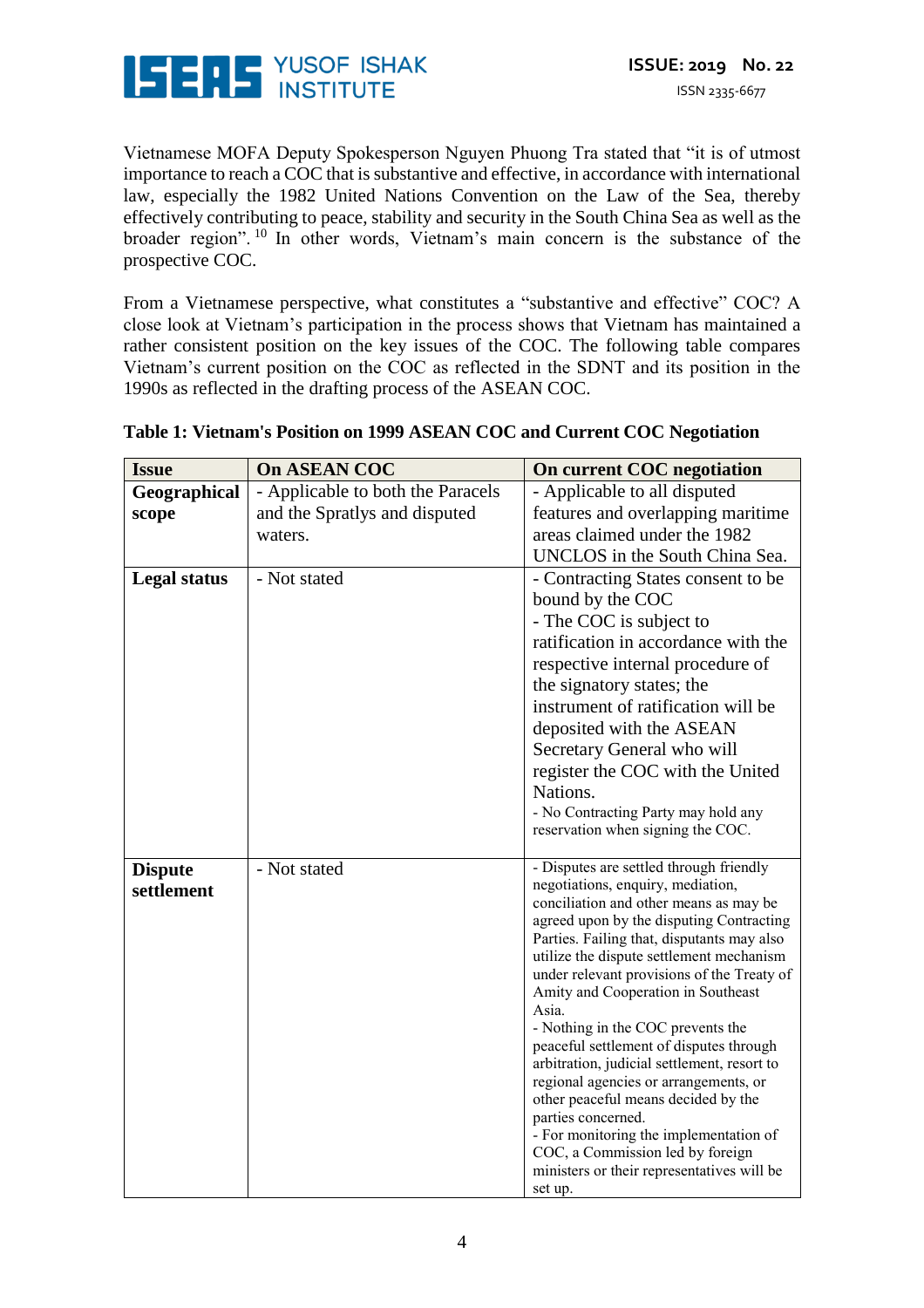



| Duty      | to | - Peaceful settlement of           | 27 points, including:               |
|-----------|----|------------------------------------|-------------------------------------|
| cooperate |    | international disputes;            | - Respect for maritime zones as     |
|           |    | - Prohibition against use of force | provided for and established in     |
|           |    | and threats of force;              | accordance with the 1982            |
|           |    | - Exercise of self-restraint;      | UNCLOS;                             |
|           |    | - Search for and adoption of       | - 60 days notification of           |
|           |    | confidence building measures;      | impending joint/combined            |
|           |    | - Cooperation in maritime          | military exercise/drill;            |
|           |    | activities such as marine          | - No construction on any artificial |
|           |    | environmental protection; marine   | island; no militarization of        |
|           |    | scientific research; safety of     | features;                           |
|           |    | navigation and communication;      | - No blockade of vessels carrying   |
|           |    | search and rescue operations; and  | provisions or personnel for         |
|           |    | combating transnational crime;     | rotation;                           |
|           |    | - Consultation;                    | - No declaration of an Air Defense  |
|           |    | - Respect for the freedom of       | Identification Zone (ADIZ) in the   |
|           |    | international air and maritime     | South China Sea;                    |
|           |    | navigation;                        | - No simulated attacks at the       |
|           |    | - No construction of new           | vessels and aircraft of other       |
|           |    | structures on submerged features.  | countries.                          |
|           |    |                                    |                                     |

*Source: Author's compilation based on Nguyen Hong Thao<sup>11</sup> and Carl Thayer.<sup>12</sup>*

Regarding the geographical scope, Vietnam consistently looks for a COC that is applicable to both the Paracels and the Spratlys, as well as the disputed waters in the South China Sea. This is because Vietnam wants to treat the Paracels, half of which was forcefully seized by China from the Republic of Vietnam in 1974, as disputed territory (China does not consider the Paracels as such). Moreover, China's law-enforcement authorities have frequently harassed or attacked Vietnamese fishermen in the waters around the Paracels. The most recent example involved a Vietnamese fishing vessel moored near Da Loi island in the Paracels on 6 March 2019 when a China Maritime Surveillance vessel chased and fired water cannon at it. The boat later sank after hitting rocks while being chased.<sup>13</sup> From Hanoi's perspective, it is therefore necessary for the COC to cover the Paracels to prevent similar incidents from happening and driving up maritime tensions between China and other states.

Regarding the legal status of the COC, during the 1990s, Vietnam and other ASEAN member states did not raise this issue since ASEAN members at that time mainly considered the prospective COC as a tool for confidence building primarily aimed at promoting selfconstraint among claimant states. Moreover, by their nature, COCs are "soft law" which naturally does not require strong enforcement mechanisms being put into place. The implementation of such COCs is based on the goodwill of participating countries. However, the reality over the past two decades, with recurring violations of the DOC by signatory states, shows that such a belief is misplaced, and a non-binding COC will have little effect in fulfilling its intended purpose of maintaining peace and stability in the South China Sea. Therefore, this time around, Vietnam tends to lay strong emphasis on the COC being legally binding, by proposing contracting states to be bound by the COC in full without any reservation. At the same time, Vietnam's request for the COC to be ratified by signatory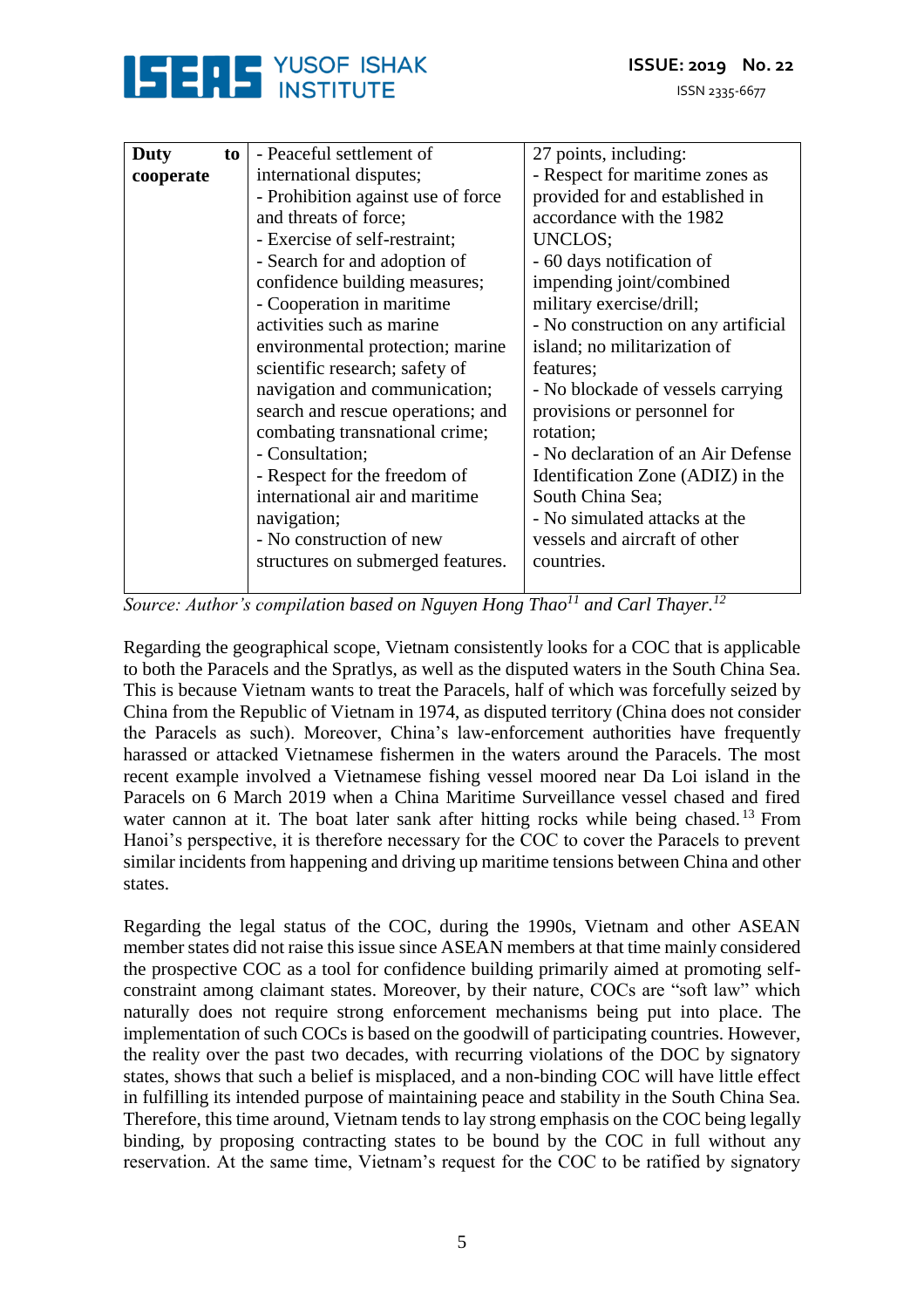

states in accordance with their respective internal procedure means that Vietnam treats the COC as "hard law" despite its nomenclature.

Similar to the issue of legal status, during the 1990s, Vietnam did not raise the issue of dispute settlement regarding the implementation of the prospective COC. This was because, as mentioned above, Vietnam and other ASEAN members did not envision the prospective COC to be legally binding, making it unnecessary to devise mechanisms to settle disputes regarding its implementation. Currently, since Vietnam would like to have a binding COC, it has proposed measures to settle disputes arising from COC implementation, such as friendly negotiations, enquiry, mediation, conciliation, or dispute settlement mechanisms under relevant provisions of the Treaty of Amity and Cooperation in Southeast Asia.

Notably, Vietnam also makes it clear that nothing in the COC should prevent other peaceful means of dispute settlement, such as arbitration, judicial settlement, and resort to regional agencies or arrangements. This implies that Vietnam wants to keep open the legal option in dealing with China regarding both territorial and maritime disputes as well as disputes arising from COC implementation. This stance is understandable given Vietnam's persistent efforts in accumulating historical and legal evidence to prepare for a "legal showdown" in which Vietnam will resort to international adjudication to address its grievances against China in the South China Sea, especially regarding China's forceful seizure of the Paracels in 1974. In a press conference during the oil rig crisis in 2014, for example, then-Prime Minister Nguyen Tan Dung stated that Vietnam was considering different options to protect its maritime interests against China's encroachments, including legal means in accordance with international law.<sup>14</sup> It should also be noted that when the Philippines submitted its arbitration case against China's South China Sea claims in 2013, China strongly protested the motion by citing the DOC provision that the Parties should resolve differences through "consultations and dialogues".

Finally, regarding the duty to cooperate, Vietnam's reported list of demands reflects what it views as necessary to make the COC substantive and effective. While the demands of Vietnam as well as other ASEAN members as reflected in the 1999 ASEAN COC were broad and non-specific, Hanoi's demands for the currently negotiated COC are much more specific and based on its experiences in dealing with China during the implementation of the 2002 DOC. For example, its demand for Parties to respect the maritime zones as provided for and established in accordance with the 1982 UNCLOS seems to derive from China's past incursions into its EEZ (e.g. the 2014 oil rig crisis) or China's constant harassments of Vietnam's oil exploration operations within its EEZ. The requests for no construction on artificial islands or no militarization of features were made against the backdrop of China building and militarizing artificial islands in the South China Sea in recent years. Similarly, the demand for no blockade of vessels carrying provisions or personnel for rotation arose from China's past attempts to block Vietnam's supplies to its features in the Spratlys. Meanwhile, Vietnam's objection to any Party's declaration of an ADIZ in the South China Sea is based on its longstanding support for freedom of international air and maritime navigation as well as its concern that Beijing will at some point establish an ADIZ over the South China Sea, like what it did in the East China Sea in 2013. Hanoi's call for the ban is therefore a wise pre-emptive move that will put Beijing in the spotlight should it consider this option.<sup>15</sup>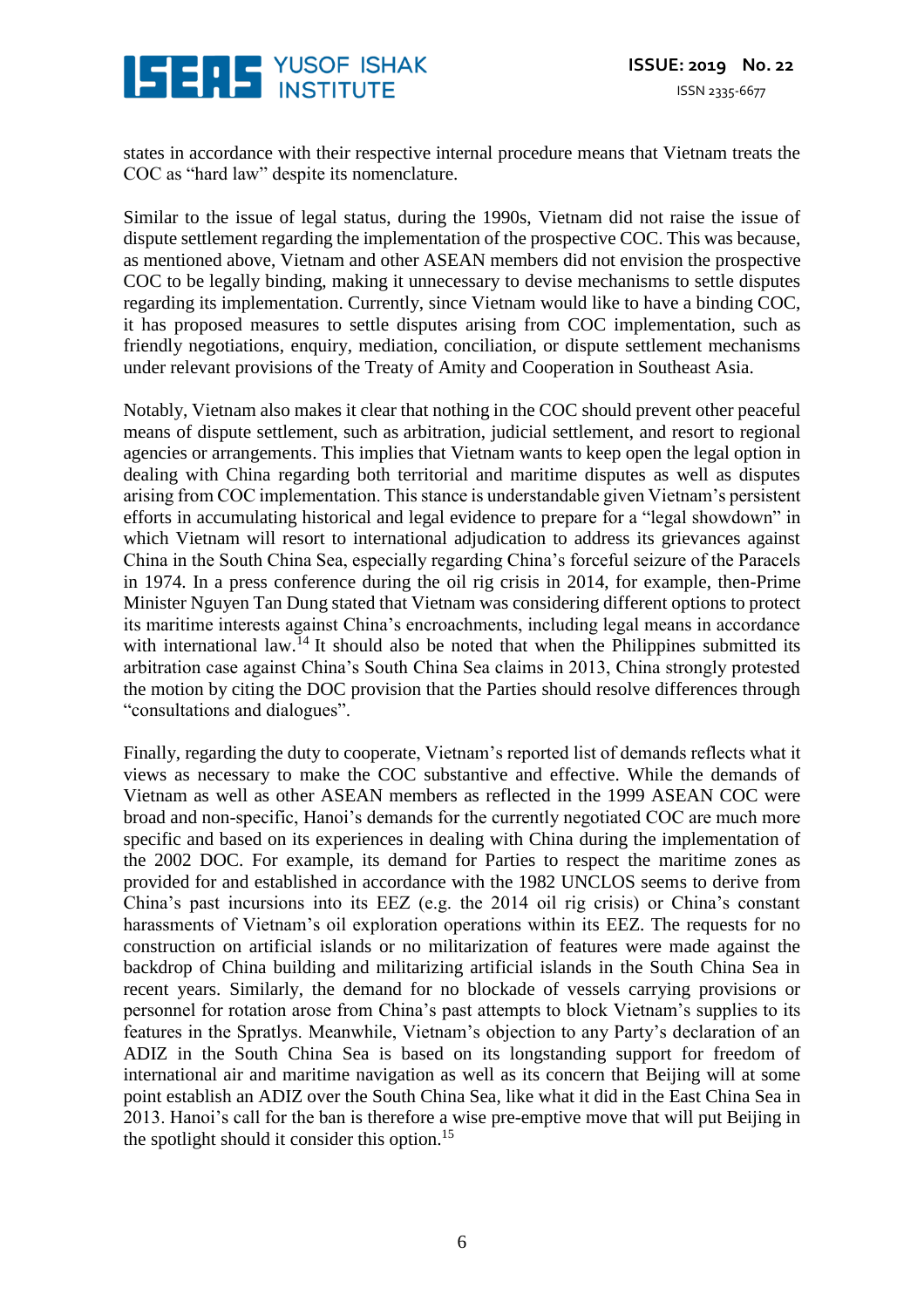

## **CONCLUSION**

 $\overline{a}$ 

The above analysis shows that Vietnam's position on the COC has been rather consistent over the past 20 years. However, its position on the currently negotiated COC is more specific and largely derived from its disappointments with the 2002 DOC's limitations in constraining China's maritime assertiveness. Some Vietnamese officials that the author talked to tend to believe that "it is better to have no deal than a bad deal". As such, Vietnam has made clear what the COC should include to become a "good deal". In other words, these demands constitute the core of what Vietnam considers a "substantive and effective" COC from its perspective.

Vietnam's long list of demands seems to be a tall order for many observers. However, as the negotiations are in its initial stage, all parties are aiming high to create more room for possible compromises down the road. During the negotiations, Vietnam as well as other parties may make some concessions by dropping or changing certain non-core demands. However, as of March 2019, the Parties are still in the process of finishing the first out of three readings of the SDNT. As such, it is still too early to know if Vietnam will modify any point in its initial position.

Vietnam's ASEAN chairmanship in 2020 will provide Hanoi with an opportunity to highlight the South China Sea issue in ASEAN's agenda. To demonstrate its leading role, Vietnam may also try to accelerate the COC negotiations. However, as emphasized by MOFA Deputy Spokesperson Nguyen Phuong Tra, Vietnam will push for a substantive and effective COC rather than try to achieve a symbolic agreement within a set time frame. Other negotiating parties, especially China, will most likely also hold to their core demands. As such, the COC negotiations should be expected to be a challenging and time-consuming exercise. Painful trade-offs between achieving a COC early and making it as substantive and effective as possible will present difficult choices for all parties involved.

<sup>&</sup>lt;sup>1</sup> "Chairman's Press Statement on ASEAN 3rd Informal Summit Manila, Philippines, 28 November 1999", available at <https://asean.org/?static\_post=chairman-s-press-statement-onasean-3rd-informal-summit-manila-philippines-28-november-1999>

<sup>2</sup> Nguyen Dang Thang & Nguyen Thi Thanh Ha, "Một số suy nghĩ về Bộ Quy tắc Ứng xử ở Biển Đông" (Some thoughts on the South China Sea COC), paper presented at international conference "South China Sea Disputes: History, Geopolitics and International Law", Ha Noi, 26 April 2011.

<sup>&</sup>lt;sup>3</sup> "Asean, China sign pact on disputed Spratlys", *CNN*, November 4, 2002.

 $4$  An archive of statements by Vietnam's MOFA spokesperson is available at  $\lt$ http://www.mofa.gov.vn/vi/tt\_baochi/pbnfn>.

<sup>&</sup>lt;sup>5</sup> "Joint Statement of the 15th ASEAN-China Summit on the 10th Anniversary of the Declaration on the Conduct of Parties in the South China Sea", 19 November 2012, available at <https://www.asean.org/>

<sup>6</sup> https://www.nbr.org/publication/new-commitment-to-a-code-of-conduct-in-the-south-china-sea/

<sup>7</sup> "Asean urges self-restraint in South China Sea activities, no mention of tribunal ruling", *The Straits Times*, 25 July 2016, < https://www.straitstimes.com/asia/se-asia/asean-foreign-ministersaddress-south-china-sea-issue-in-communique-but-not-tribunal>